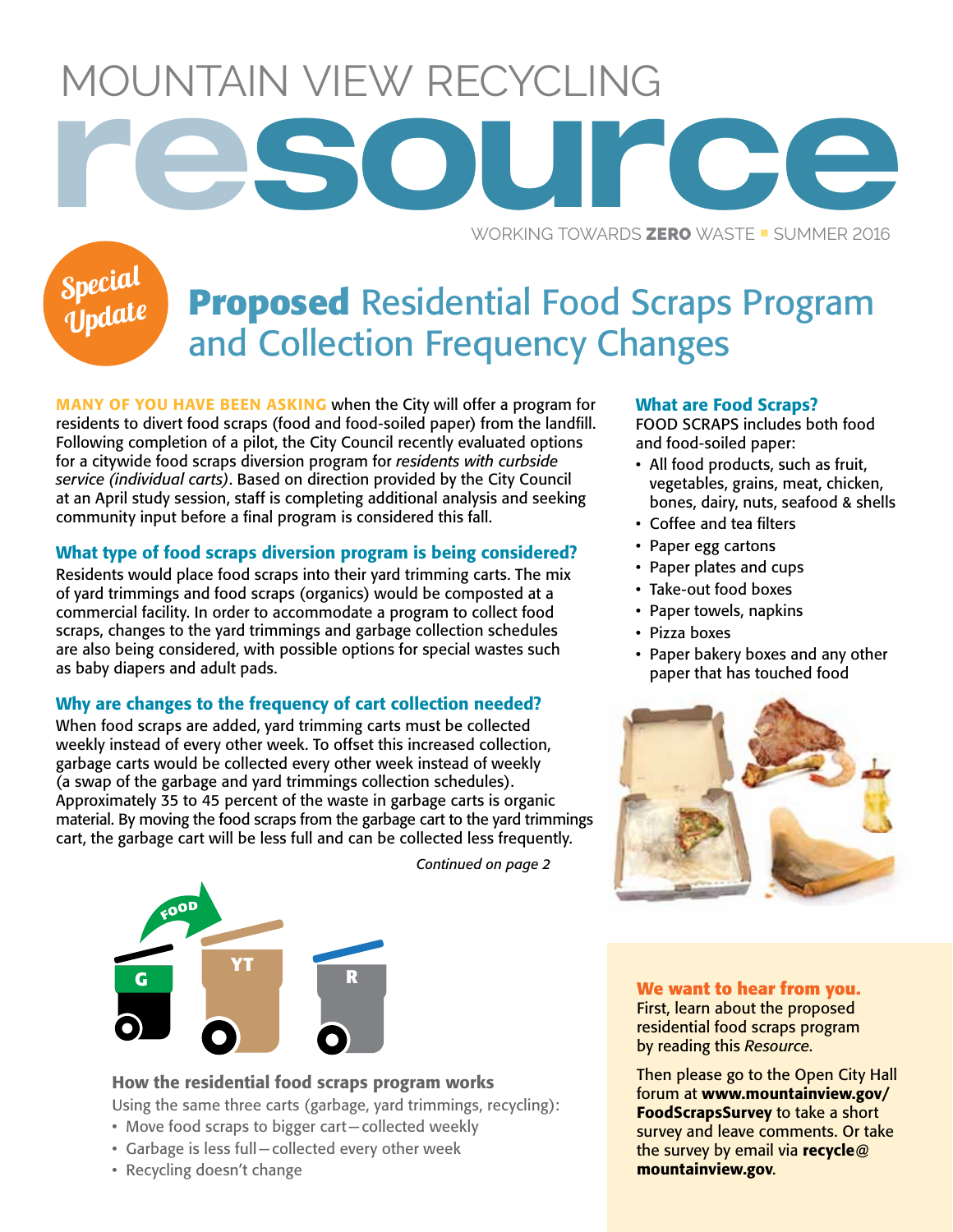# **proposed** Food scraps program

Why is the City Council interested in the option for every other week garbage collection?

Because this option is the lowest cost and results in the highest diversion of food scraps. The results of a pilot program conducted at 980 homes located in Old Mountain View clearly indicate that when the garbage collection period is lengthened to every other week, more households place more food scraps in the yard trimmings cart each week.



Garbage Collected

Compared to pre-pilot levels, households on weekly garbage collection reduced their garbage by only 24% versus a 55% reduction for households on every other week collection.



What each dollar of your utility "trash rate" pays for

If the garbage collection schedule is changed, won't we be paying the same price for half the service?

No. On your utility bill, the "trash rate" is a bundled rate for collection and processing costs related to all three carts—not just the garbage cart. This rate also funds On Call Plus clean up services, closed landfill maintenance, street sweeping, household hazardous waste collection, two recycling centers, and a transfer station. In order to add the food scraps program, the collection frequency of the yard trimmings cart must be increased to weekly, and the additional costs could be offset by reducing the garbage collection frequency. Essentially, a food scraps diversion program can be added at very little cost simply by swapping the garbage and yard trimmings collection schedules.

If you don't have a yard trimmings cart, one would be provided. The standard sizes are 64- or 96-gallon carts for most homes. A 24-gallon food scraps cart would be available for rowhouses and townhomes that don't produce yard trimmings.

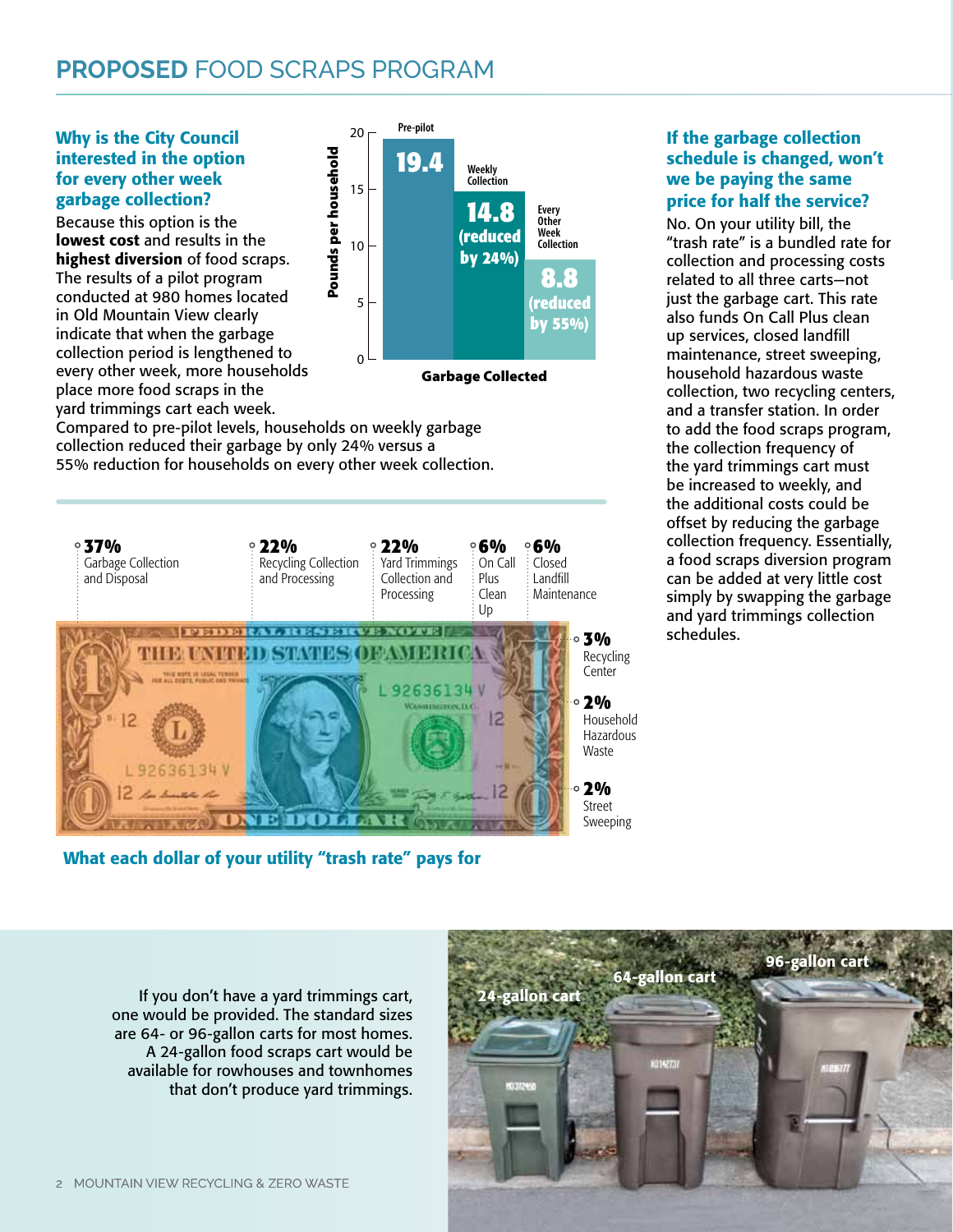## Benefits of a Food Scraps Program

Removing food and paper from the landfill is one of the easiest ways to reduce our community's greenhouse gas emissions. When organic materials, such as leftover dinner salad and take-out food boxes, end up in a landfill, they don't break down like they would in nature or a compost pile. They decompose anaerobically (without oxygen), becoming the number one source of human-caused methane. Methane is now understood to be 72 times more potent than CO2 over a 20-year period, meaning our landfills emit large amounts of greenhouse gases. Keeping food and paper out of the landfill gives these valuable resources a second useful life as compost for landscape growers.



#### How did residents in the pilot area like this program?

Most residents who answered the survey were satisfied with the food scraps program, but satisfaction was lower among survey respondents on every other week garbage collection (charts A and B). When asked just about the garbage collection schedule, less than 50 percent of respondents indicated they were satisfied (chart C). Those who provided comments indicated that diapers, pet waste and the inconvenience of missing a collection (and having to wait another two weeks for the next one) were of special concern. Possible solutions for these situations are being evaluated.





#### But what about pests and odors? And overflowing garbage carts?

During auditing in the pilot area, pests and odors were not identified as a significant problem. The few carts with strong odors or pests appeared to be from well-decayed fruit from backyard trees.

Overflowing carts were also not a significant problem. Garbage carts with lids open more than six inches were found in 7 percent of households with every other week collection, versus 3 percent of households with weekly collection. There was also a 2 percent increase in the number of extra garbage bags with paid stickers left next to the cart.

Cities that have already made the change to every other week garbage collection do not report increases in public health issues compared to weekly collection. These include the cities of Renton, Tacoma, and Olympia in Washington; Portland, Oregon; and Vancouver, Toronto and 35 other cities in Canada.

However, options are being evaluated for residents who participate in the food scraps and recycling programs, but still have more garbage than will fit in the cart with every other week collection. This might include optional weekly collection (for a fee) for residents with baby diapers, adult pads, or pet waste. Another option could be a new 48-gallon cart size, which would offer a more modest upsize option for those needing a little more capacity to hold two weeks of garbage. For occasional additional waste, extra garbage bag stickers could be used (sold at various locations for \$6).

#### Why can't we just have all weekly collection services and the food scraps program too?

Weekly collection of the garbage, yard trimmings and recycling carts would result in a 10 percent rate increase (to pay for additional trucks, drivers and fuel), increased vehicle emissions and fuel consumption, and less landfill diversion. In addition, the food scraps program may require an additional rate increase of as much as 8% for processing and composting costs. A food scraps program that does not increase overall cart collections allows for increased diversion at the least cost.

#### **When will this new program start?**

The starting date of the food scraps program will depend on the final action taken by the City Council in the fall. If approved, a food scraps program could be phased in by neighborhood starting in the early part of 2017.

#### More Information

Detailed information about the pilot results and options considered by the Council can be found at **www.mountainview.gov/whatsnew**.